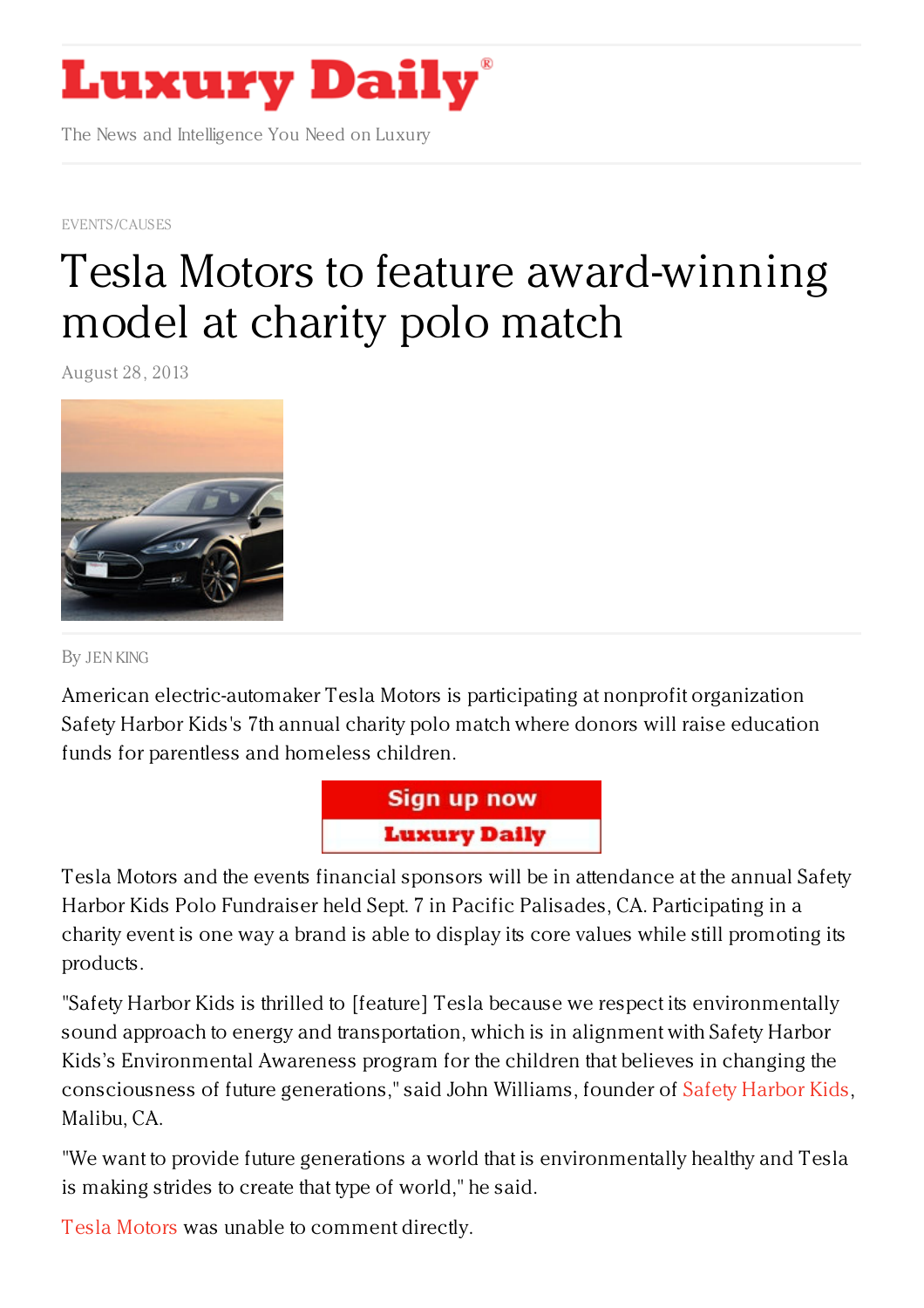## Safe Harbor

Safety Harbor Kids is a non-profit charity organization dedicated to enriching the lives of parentless and homeless through education, music and art.

The organization serves more than 3,000 at-risk children within Los Angeles and Ventura Counties.

Attendees of the 2012 fundraiser include actors John Savage, Eric Roberts and Michael Clarke Duncan. Past supporters of Safety Harbor Kids's fundraiser include actress Reese Witherspoon and actors Jeremy Piven, Mel Gibson and Jim Belushi.



2012 Safety Harbor Kids Polo Fundraiser

This year's fundraiser is sponsored by financial companies Goldman Sachs, Houlihan Lokey and The Gold Hedge, the British American Business Council, marketing firm Segno Marketing, motion picture equipment company Panavision, luxury resort properties Elite Island Resorts and others. The event will be held at Will Rogers Polo Club.



Will Rogers Polo Club

General admission to the fundraiser is \$45 with donation table packages ranging from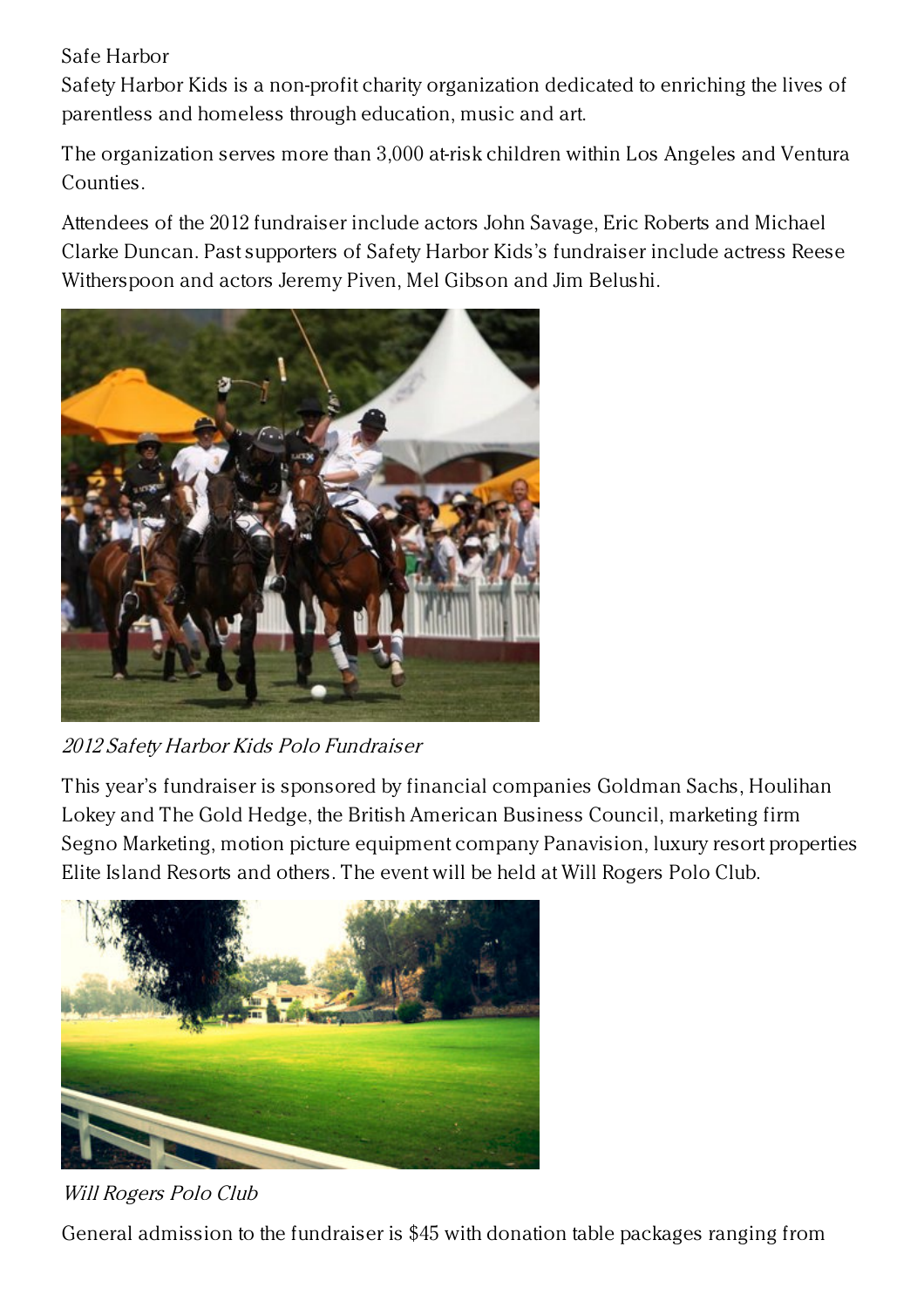#### \$950-10,000.

The day will include food prepared by frequent Food Network Chef Jack Lee, wine tasting, polo matches, an open bar, a string quartet and vocalists, surprise entertainment and a "best hat" contest.

Tesla Motors will participate by having its model S on display throughout the event for guests to explore, which it likely choose the model S to display at the fundraiser to further promote it being voted Motor Trend Car of the Year.



### Model S

A polo match, typically associated with affluence, is an ideal venue for Tesla Motors to attract new consumers.

## Giving back

Attending charity events allow a brand to highlight core values as well as interact with affluent consumers.

A number of luxury brands seek involvement with charities.

For example, Swiss watchmaker Patek Philippe redesigned a classic timepiece from its Grand Complications collection to be auctioned off to help research a cure for Muscular Dystrophy.

Proceeds from the Monaco auction of Patek's exclusive titanium-cased Reference 5004 benefit the Monaco Associate Against Muscular Dystrophy (see [story](https://www.luxurydaily.com/patek-philippe-redesigns-classic-timepiece-for-charity-auction/)).

Similarly, Starwood's St. Regis Hotels & Resorts and British automaker Land Rover came together on the polo field as team sponsors for the Sentebale Royal Salute Polo Cup fundraiser May 15 at the Greenwich Polo Club in Greenwich, CT.

The Sentebale charity was founded by Britain's Prince Harry and Prince Seeiso of Lesotho to help the neediest children of Lesotho, Africa. St. Regis and Land Rover join other brands such as Hearst's Town & Country, whiskey maker Royal Salute and British jeweler Garrard to support the fundraising event (see [story](https://www.luxurydaily.com/st-regis-land-rover-face-off-on-polo-field-for-charity-match/)).